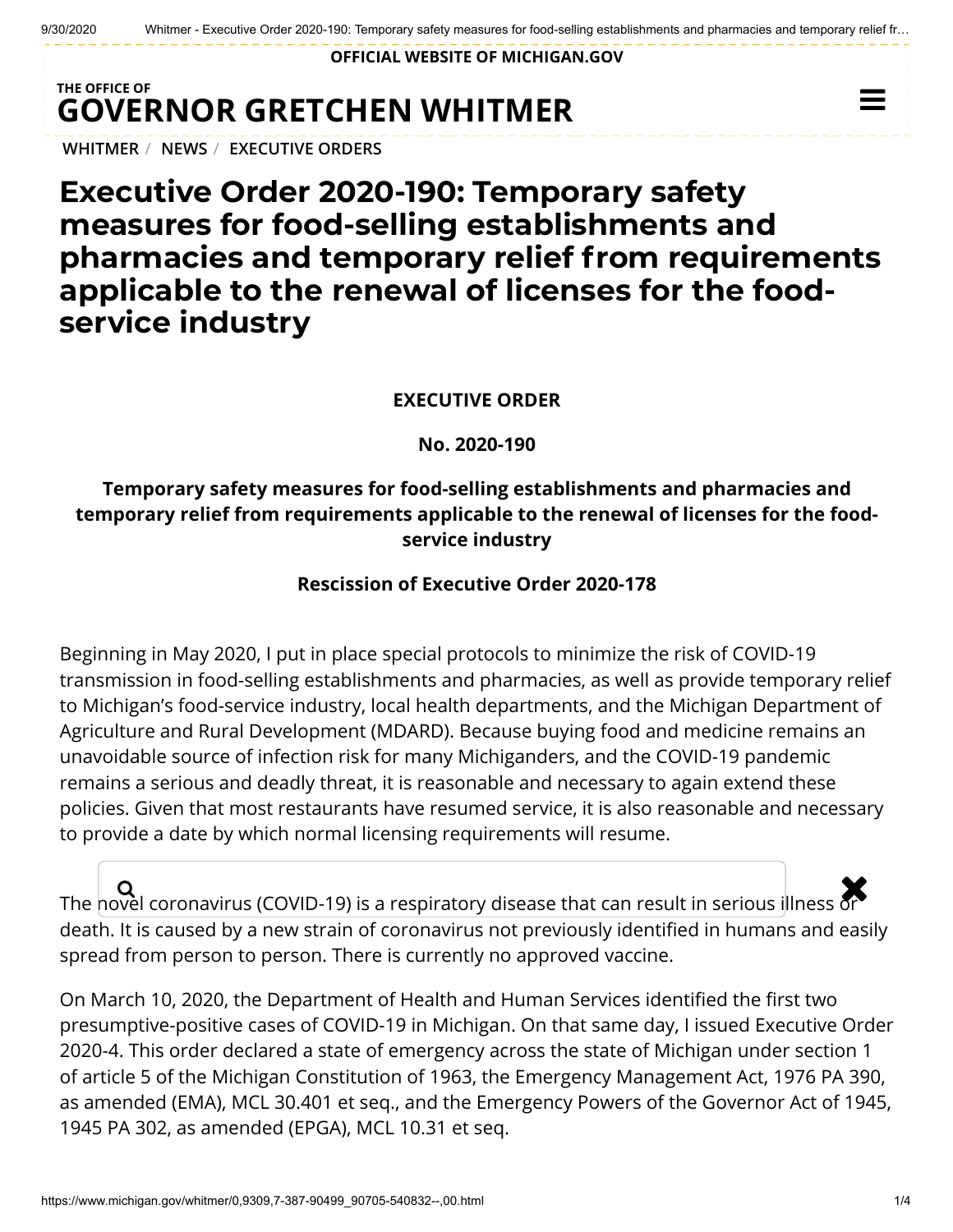Since then, the virus spread across Michigan, bringing deaths in the thousands, confirmed cases in the tens of thousands, and deep disruption to this state's economy, homes, and educational, civic, social, and religious institutions. On April 1, 2020, in response to the widespread and severe health, economic, and social harms posed by the COVID-19 pandemic, I issued Executive Order 2020-33. This order expanded on Executive Order 2020-4 and declared both a state of emergency and a state of disaster across the State of Michigan under section 1 of article 5 of the Michigan Constitution of 1963, the Emergency Management Act, and the Emergency Powers of the Governor Act of 1945. And on April 30, 2020, finding that COVID-19 had created emergency and disaster conditions across the State of Michigan, I issued Executive Order 2020- 67 to continue the emergency declaration under the EPA, as well as Executive Order 2020-68 to issue new emergency and disaster declarations under the EMA.

Those executive orders have been challenged in Michigan House of Representatives and Michigan Senate v. Whitmer. On August 21, 2020, the Court of Appeals ruled that the Governor's declaration of a state of emergency, her extensions of the state of emergency, and her issuance of related EOs clearly fell within the scope of the Governor's authority under the EPGA.

On September 29, 2020, I issued Executive Order 2020-186, again finding that the COVID-19 pandemic constitutes a disaster and emergency throughout the State of Michigan. That order constituted a state of emergency declaration under the Emergency Powers of the Governor Act of 1945. And, to the extent the governor may declare a state of emergency and a state of disaster under the Emergency Management Act when emergency and disaster conditions exist yet the legislature had declined to grant an extension request, that order also constituted a state of emergency and state of disaster declaration under that act.

The Emergency Powers of the Governor Act provides a sufficient legal basis for issuing this executive order. In relevant part, it provides that, after declaring a state of emergency, "the governor may promulgate reasonable orders, rules, and regulations as he or she considers necessary to protect life and property or to bring the emergency situation within the affected area under control." MCL 10.31(1).

Nevertheless, subject to the ongoing litigation and the possibility that current rulings may be overturned or otherwise altered on appeal, I also invoke the Emergency Management Act as a basis for executive action to combat the spread of COVID-19 and mitigate the effects of this  $\bullet$ <br>emergency on the neonle of Michigan, with the intent to preserve the rights and protections emergency on the people of Michigan, with the intent to preserve the rights and protections provided by the EMA. The EMA vests the governor with broad powers and duties to "cop[e] with dangers to this state or the people of this state presented by a disaster or emergency," which the governor may implement through "executive orders, proclamations, and directives having the force and effect of law." MCL 30.403(1)–(2). This executive order falls within the scope of those powers and duties, and to the extent the governor may declare a state of emergency and a state of disaster under the Emergency Management Act when emergency and disaster conditions exist yet the legislature has not granted an extension request, they too provide a sufficient legal basis for this order.

Acting under the Michigan Constitution of 1963 and Michigan law, I order the following: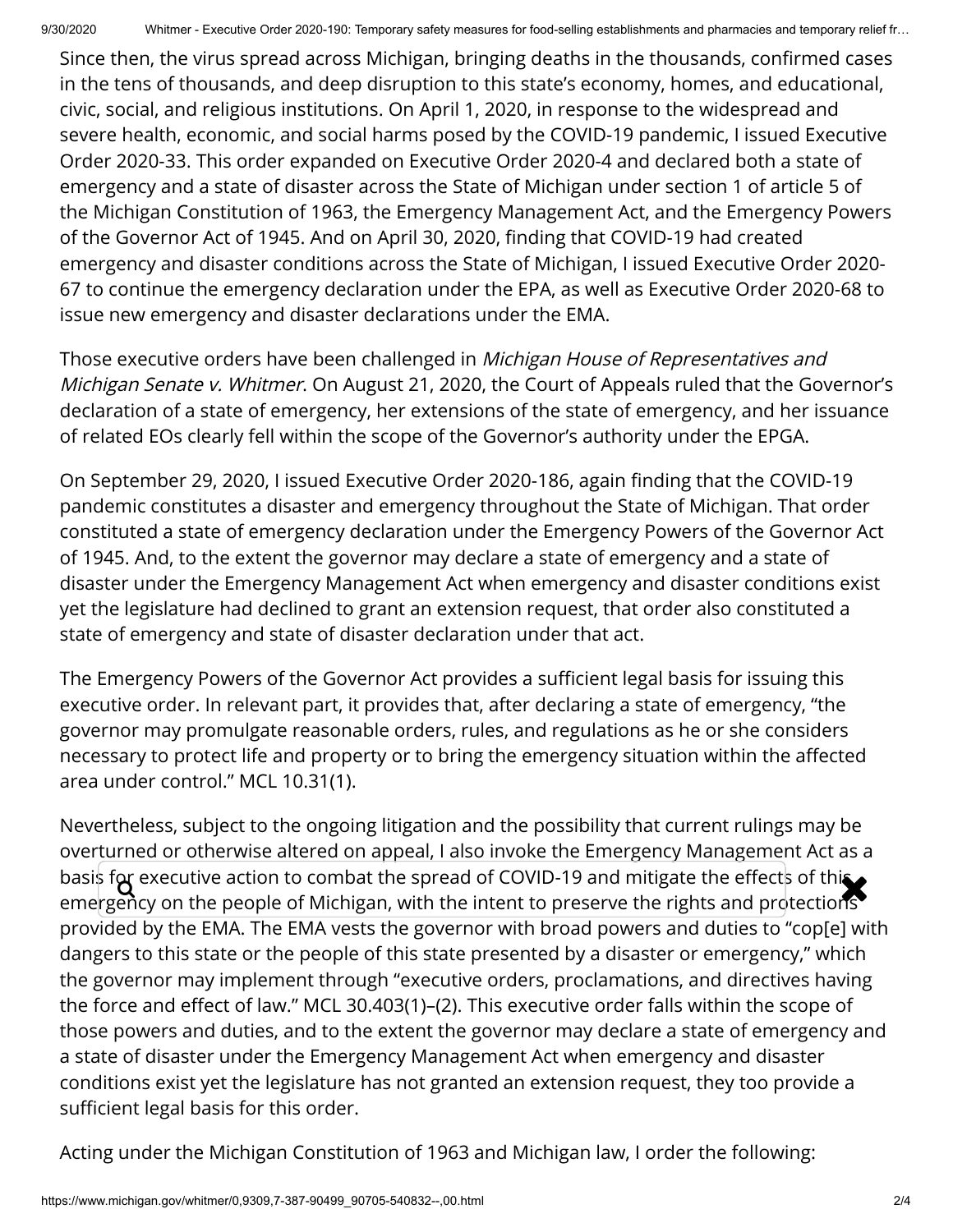- 1. Until November 30, 2020, strict compliance with sections 3119, 4109, 4113, and 4115 of the Food Law, 92 PA 2000, as amended, MCL 289.3119, MCL 289.4109, MCL 289.4113, and MCL 289.4115, is temporarily suspended to the extent necessary to extend the deadline for local health departments to submit fees under section 3119, and to extend the license and registration expiration dates under sections 4109 and 4115.
- 2. Late fees shall not be assessed under sections 4113 or 4115 during the 2020–2021 license year.
- 3. Strict compliance with subsection 6137 of the Food Law, MCL 289.6137, is suspended to the extent necessary to make a license holder eligible for a special transitory temporary food unit for the 2020–2021 licensing year, even if the license holder received only 1 evaluation during the 2019–2020 licensing year.
- 4. Executive Order 2020-184, Workplace Safeguards, is amended to add section 22, which provides: "22. **Food-selling establishments and pharmacies.** Food-selling establishments and pharmacies (meaning grocery stores, convenience stores, restaurants that sell groceries or food available for takeout, and any other business that sells food) must:
	- a. Provide access to handwashing facilities, including those available in public restrooms;
	- b. Allow employees sufficient break time to wash hands as needed;
	- c. Use best efforts to ensure checkout employees disinfect their hands between orders to prevent cross-contamination;
	- d. Use best efforts to provide employees and customers access to an alcohol-based hand sanitizer that contains at least 60% alcohol, as recommended by the Centers for Disease Control and Prevention (CDC);
	- e. Use best efforts to provide disinfecting wipes at cash registers and entrance points for customers to disinfect carts and baskets, as well as at other appropriate locations;
	- f. Ensure that both employees and customers remain at least six feet apart to the maximum extent possible, including during employee breaks, for example by reviewing floor plans, creating temporary barriers, designating aisles as one-way only, and demarcating queueing distances;
	- g. Close self-serve prepared food stations such as salad bars;
	- $o<sup>h.</sup>$  Eliminate free samples and tasting stations;
	- $\mathbf{Q}^{\:\!\! h.}$  Eliminate free samples and tasting stations;<br>i. Adopt procedures to meet the environmental cleaning guidelines set by the CDC, including by cleaning and disinfecting frequent touchpoints throughout the day such as point of sale terminals at registers, shopping carts, and shopping baskets;
		- j. Prohibit employees who are sick from reporting to work and send employees home if they display symptoms of COVID-19;
		- k. **Accommodate employees who fall within a vulnerable population by providing lower-exposure work assignments** or giving them the option to take an unpaid leave of absence with a return date of October 31, 2020 or later. Nothing in this executive order abrogates any right to disability benefits. Employees who take an unpaid leave of absence as described in this subsection are encouraged to apply for